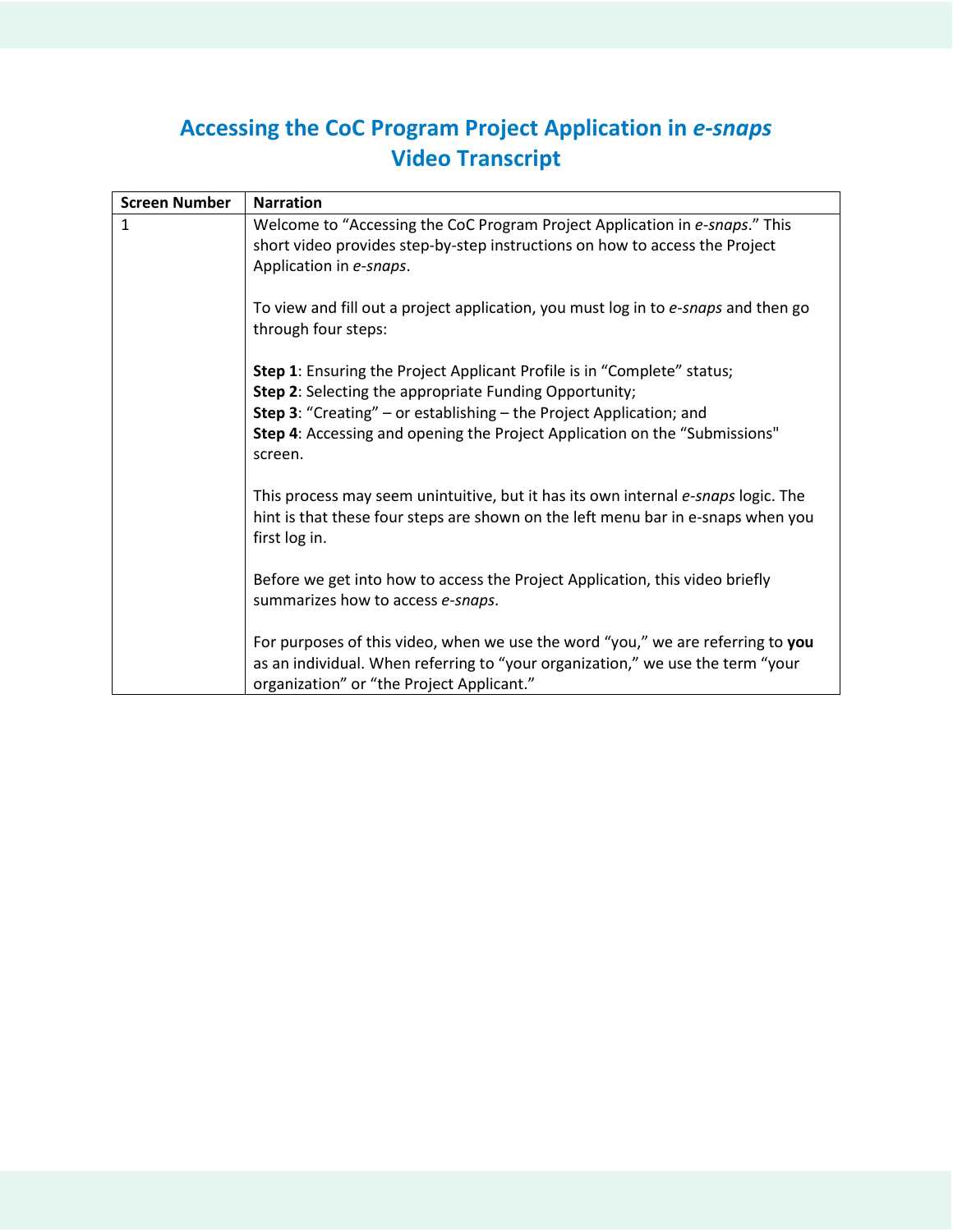| $\overline{2}$ | Log in to e-snaps by directing your internet browser to the link shown on the        |
|----------------|--------------------------------------------------------------------------------------|
|                | screen https://esnaps.hud.gov/grantium/frontOffice.jsf. On the left menu bar,        |
|                | enter your username and password.                                                    |
|                |                                                                                      |
|                |                                                                                      |
|                | After logging in, you will enter the e-snaps system and arrive at the "Welcome       |
|                | screen".                                                                             |
|                |                                                                                      |
|                | If you are new to e-snaps, you will need to create an e-snaps account with a user    |
|                | profile and a username and password. To do this, select the "Create Profile" link    |
|                | from the left menu bar. After creating your e-snaps account, log in by entering      |
|                | your new username and password into the fields on the left menu bar. Please          |
|                | note: each e-snaps user should have unique login credentials.                        |
|                |                                                                                      |
|                | Once you have an e-snaps account, to access your organization's files in e-snaps,    |
|                | you must be added to your organization's account as a registrant. For information    |
|                | on how to become registered to your organization's account, please refer to the      |
|                | resource on giving staff access to the organization's e-snaps account."              |
|                |                                                                                      |
|                | https://files.hudexchange.info/resources/documents/Give-Staff-Access-to-Your-        |
|                | Organizations-e-snaps-Account.pdf                                                    |
|                |                                                                                      |
|                | If no one has access to the organization's e-snaps account, you will need to request |
|                |                                                                                      |
|                | access. Please refer to the resource on requesting access to your organization's     |
|                | e-snaps account.                                                                     |
|                |                                                                                      |
|                | https://files.hudexchange.info/resources/documents/Request-Access-to-Your-           |
|                | Organizations-e-snaps-Account.pdf                                                    |
|                |                                                                                      |
|                | Both of these resources are located on the e-snaps resources page on the HUD         |
|                | Exchange at the links shown on the screen.                                           |
|                |                                                                                      |
|                | https://www.hudexchange.info/programs/e-snaps/                                       |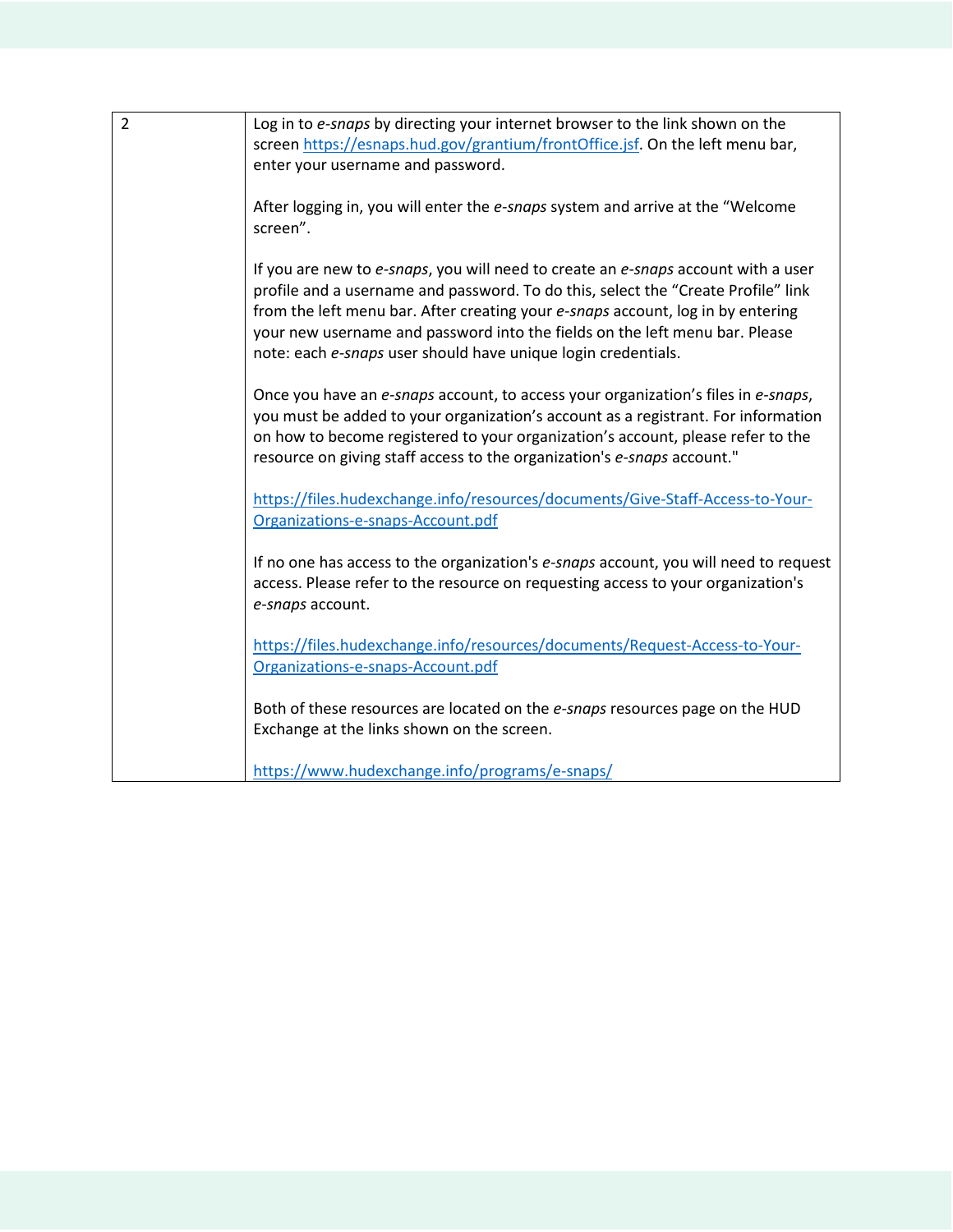| 3 | Now we're ready to go to the first step in accessing the Project Application in                                                                                                                                                                                                                                                                                                                                                                                                                                                                                                                                                                                                                                                               |
|---|-----------------------------------------------------------------------------------------------------------------------------------------------------------------------------------------------------------------------------------------------------------------------------------------------------------------------------------------------------------------------------------------------------------------------------------------------------------------------------------------------------------------------------------------------------------------------------------------------------------------------------------------------------------------------------------------------------------------------------------------------|
|   | e-snaps: Ensuring your organization's Project Applicant Profile is in "Complete"                                                                                                                                                                                                                                                                                                                                                                                                                                                                                                                                                                                                                                                              |
|   | status.                                                                                                                                                                                                                                                                                                                                                                                                                                                                                                                                                                                                                                                                                                                                       |
|   | Project Applicants must make sure their organization's Project Applicant Profile is<br>"Complete" before moving forward in the Project Application process.                                                                                                                                                                                                                                                                                                                                                                                                                                                                                                                                                                                   |
|   | An Applicant Profile is in "Complete" status when you navigate to the Submission<br>Summary screen-the last form in the Applicant Profile-and at the bottom of the<br>page there is an "Edit" button with a statement below it saying "This e.Form has<br>been marked as complete."                                                                                                                                                                                                                                                                                                                                                                                                                                                           |
|   | If your organization has previously applied for CoC Program funding, there will be<br>an existing Applicant Profile in e-snaps, which is the one that must be in<br>"Complete" status. You should not create a new Applicant Profile.                                                                                                                                                                                                                                                                                                                                                                                                                                                                                                         |
|   | A staff person will create a new Applicant Profile for the organization ONLY if the<br>organization has never entered directly into a grant agreement with HUD for CoC<br>Program funds before.                                                                                                                                                                                                                                                                                                                                                                                                                                                                                                                                               |
|   | Please note: Located on the top left side of the "Applicants" screen is an Applicant<br>field that identifies which Applicant Profile you are using. Some people have access<br>to more than one organization's e-snaps account. For example, if the organization<br>applying for funding as a Project Applicant is also designated as the Collaborative<br>Applicant, the organization will have two Applicant Profiles-one for the Project<br>Applicant and one for the Collaborative Applicant. If this situation applies to you,<br>the Applicant field will be a dropdown menu and you can switch between the two<br>e-snaps accounts. Please note: Project Applications are not accessible from the<br>Collaborative Applicant Profile. |
|   | If you need to edit your Project Applicant Profile, you can do so at any time. Please<br>review the resource on how to update the Applicant Profile by putting the profile<br>into "edit-mode," located on the e-snaps resources page on the HUD Exchange at<br>the link shown on the screen.                                                                                                                                                                                                                                                                                                                                                                                                                                                 |
|   | https://files.hudexchange.info/resources/documents/Updating-the-Collaborative-<br>Applicant-Organization-and-or-Primary-Contacts-Resource.pdf                                                                                                                                                                                                                                                                                                                                                                                                                                                                                                                                                                                                 |
| 4 | Step 2: After ensuring that the Project Applicant Profile is in "Complete" status,<br>you can move to the next step required to access the Project Application in e-<br>snaps, which is Funding Opportunity Registration.                                                                                                                                                                                                                                                                                                                                                                                                                                                                                                                     |
| 5 | All Project Applicants must register their organization for the applicable Project<br>Application Funding Opportunity. Registering for the Funding Opportunity enables<br>Project Applicants to apply for funds during the associated CoC Program<br>Competition. Registering in this context means "indicating your intent to apply,"<br>and "Funding Opportunity" refers to "the type of grant" for which you are<br>applying.                                                                                                                                                                                                                                                                                                              |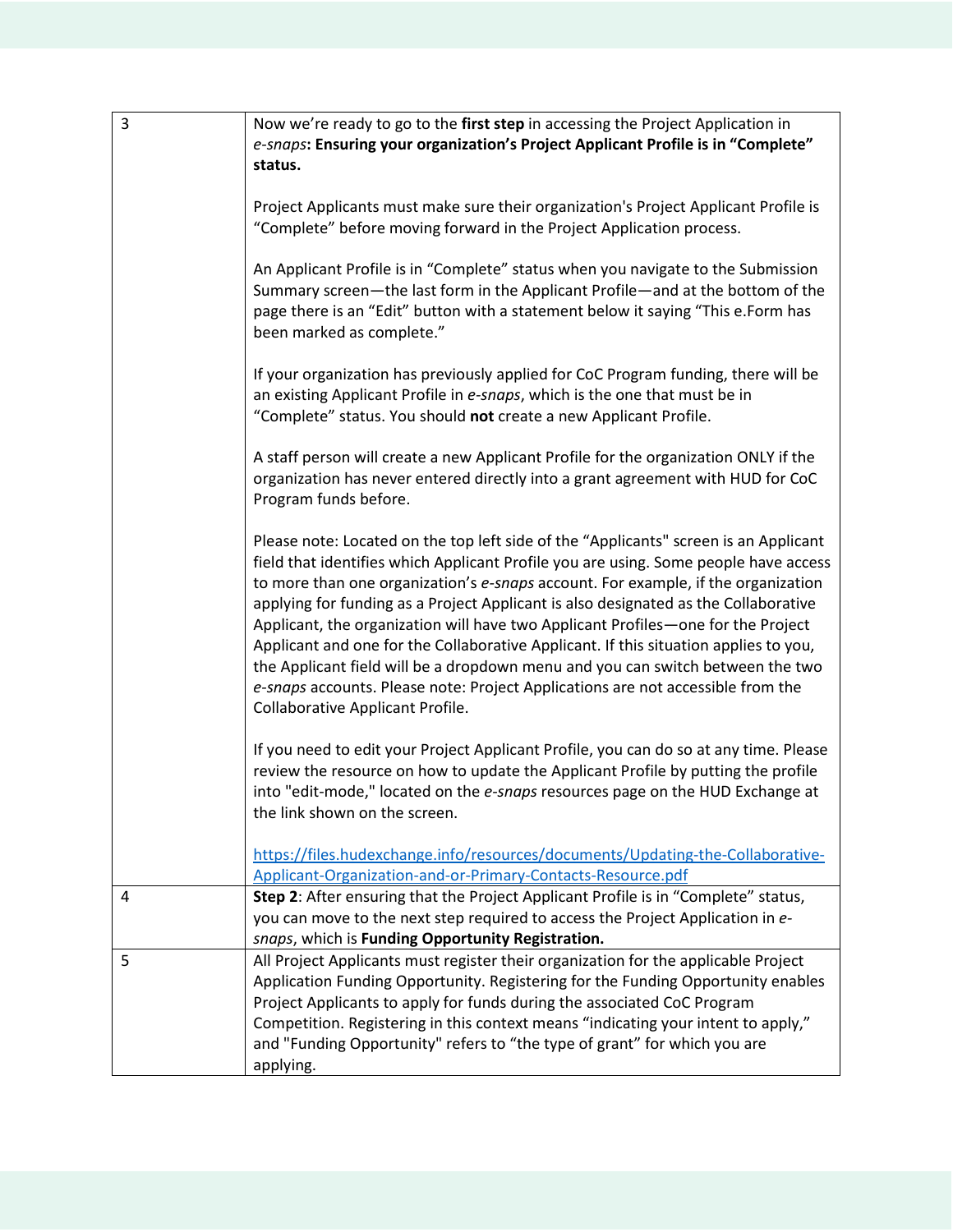| 6              | To register your organization, select "Funding Opportunity Registrations" on the<br>left menu bar. Next, select the "Register" icon adjacent to the correct item. There<br>are several grant options listed in the "Funding Opportunity Name" column. They<br>include Renewal, New, CoC Planning, UFA Costs, and YHDP Renewal Project<br>Application. Make sure that you are selecting the funding opportunity for the<br>correct fiscal year. In this example we are opening a Fiscal Year 2020 Renewal<br>Project Application.                                             |
|----------------|------------------------------------------------------------------------------------------------------------------------------------------------------------------------------------------------------------------------------------------------------------------------------------------------------------------------------------------------------------------------------------------------------------------------------------------------------------------------------------------------------------------------------------------------------------------------------|
|                | Selecting the "Register icon" will bring you to the "Funding Opportunity Details"<br>screen. On this screen, a question will appear asking if you want to register the<br>applicant for the funding opportunity. Select "Yes" to confirm that you want to<br>register your organization. The screen will indicate that the Project Applicant is<br>now registered. Select the "Back" button to return to the "Funding Opportunity<br>Registrations" screen.                                                                                                                  |
| $\overline{7}$ | Now we're ready to move on to Step 3: "Creating" - or Establishing - the Project<br>Application.                                                                                                                                                                                                                                                                                                                                                                                                                                                                             |
|                | Project Applicants must create a project for the Project Application to appear on<br>the "Projects" screen. "Creating a Project" means giving the project application a<br>name. This is an intermediate step. You will not enter the Project Application from<br>the "Projects" screen. That will occur in the fourth step, which we will discuss<br>shortly.                                                                                                                                                                                                               |
|                | To create a project, select "Projects" on the left menu bar. When the "Projects"<br>screen appears, select the applicable funding opportunity from the "Funding<br>Opportunity Name" dropdown. In our example, we are creating a project for a<br>Fiscal Year 2020 Renewal Project Application. When the screen refreshes, an<br>"Add" icon will appear on the left side of the screen above the column headings.<br>Select the "Add" icon to open the "Create a Project" screen.                                                                                            |
|                | On this screen, the Project Applicant Name will be pre-populated. In the "Applicant<br>Project Name" field, enter the name of the project. Ideally, the project name<br>should be the same that is under current grant agreement, or grant agreement as<br>amended. For example, if the project name under the current grant agreement is<br>ABC Housing, HUD's expectation is the Fiscal Year 2020 project name will also be<br>ABC Housing, not ABCH or Housing ABC. It is permissible to add the year if you<br>prefer such as ABC Housing 2020 or ABC Housing FY20, etc. |
|                | Finally, select "Save & Back" to return to the "Projects" screen. The project name<br>will now be listed in the menu. Selecting the "view" icon will allow you to view<br>project details. If you wish to rename the project, you may do so on this screen by<br>changing the name and selecting "Save." However, you should only rename the<br>project if you accidently named it incorrectly during creation.                                                                                                                                                              |